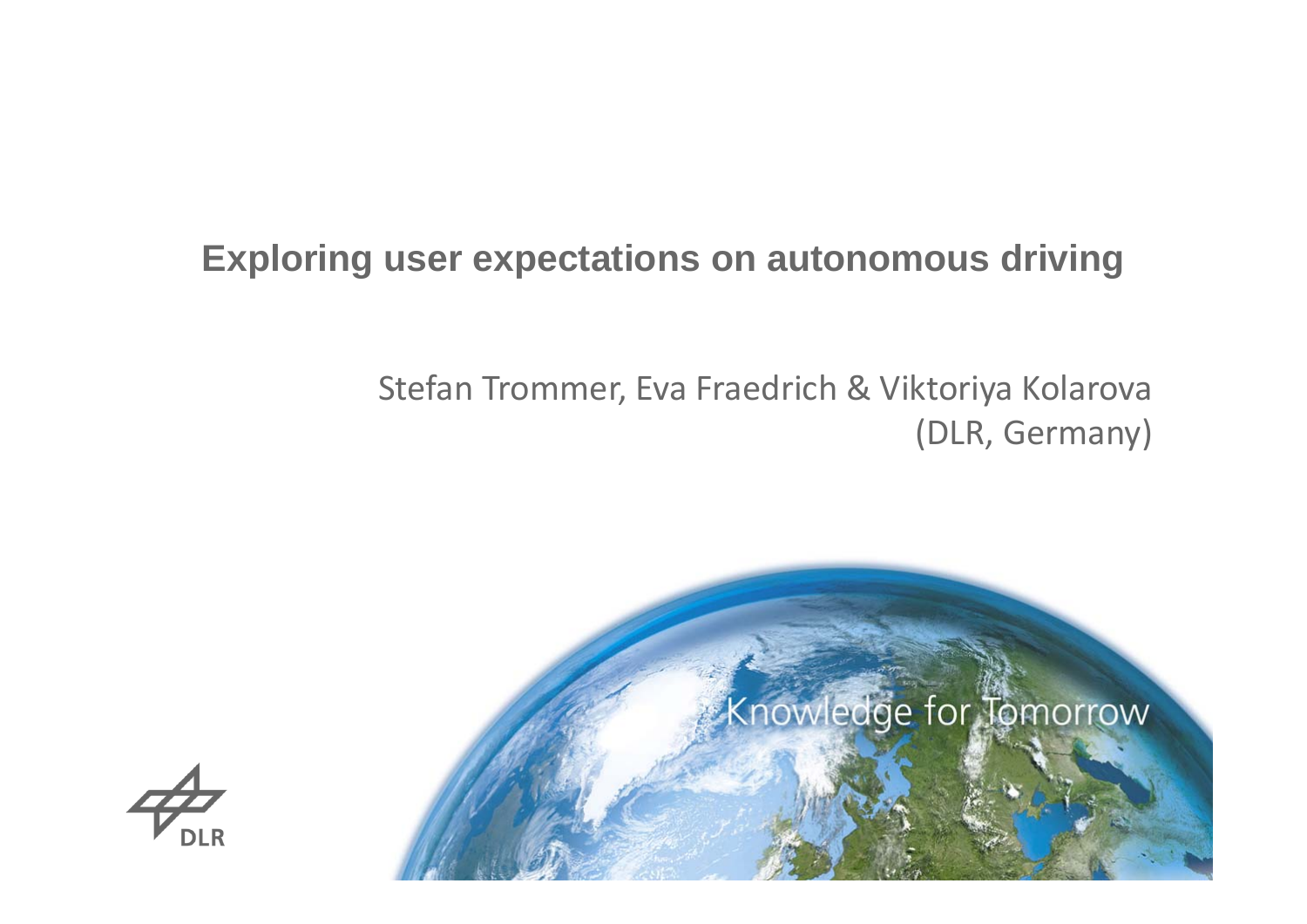# **Qualitative methods in the field of autonomous vehicle research**

Qualitative methods allow:

- to explore a fairly unknown topic,
- flexibility, using semi-structured methods,
- to elaborate in greater detail,
- the study participants to express their attitudes/opinions/etc. more freely and in their own words,
- interaction between the researcher and the study participant being able to ask "why?" or "how?".

Results from qualitative studies can give input to develop quantitative studies or to make assumptions plausible e.g. input parameter for transport models



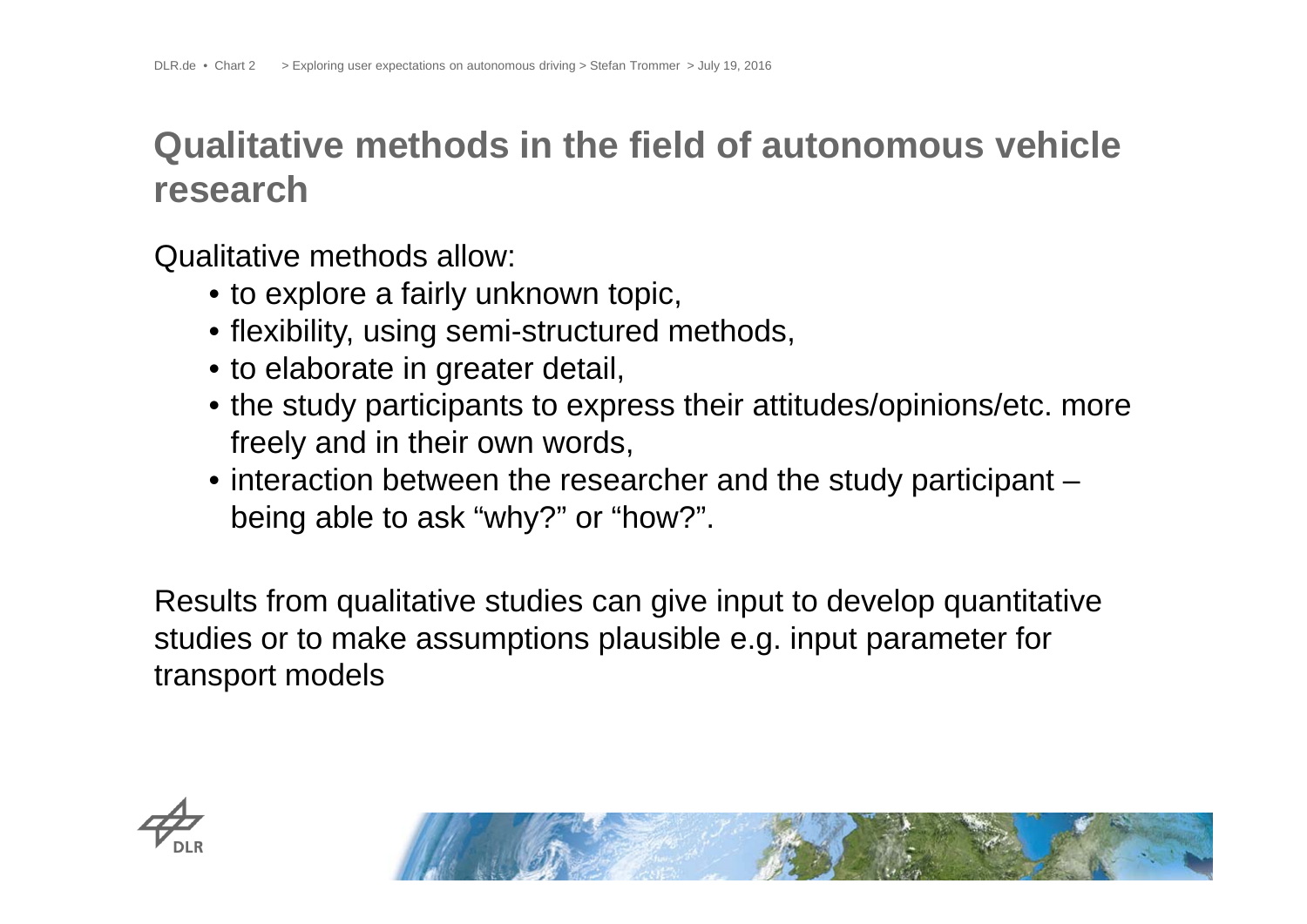## **From exploration to investigation**

Exploration and structuring of "acceptance"

- Aimed at laying a solid foundation for future empirical research
- Qualitative study on online user comments in GER and US in 2013 *(Villa Ladenburg)*

Exploration and quantification of user perspectives

- General perception, interest, willingness to use, changes in mode choice, VOT, etc.
- Representative, quantitative study of 1,000 Germans in 2014 *(HU Berlin, FU Berlin, DLR)*



Autonomous

**TRANSPORTATION RESEARCH RECORD** 



https://www.geographie.hu‐berlin.de/de/

institut/publikationsreihen/arbeitsberichte/download/Arbeitsberichte\_Heft\_187.pdf

Examination of impact on mobility in different countries

- VOT, new user groups, changes in mode choice
- Comparative, mixed-method study using focus groups, expert workshops and quantitative modelling *(ifmo)*



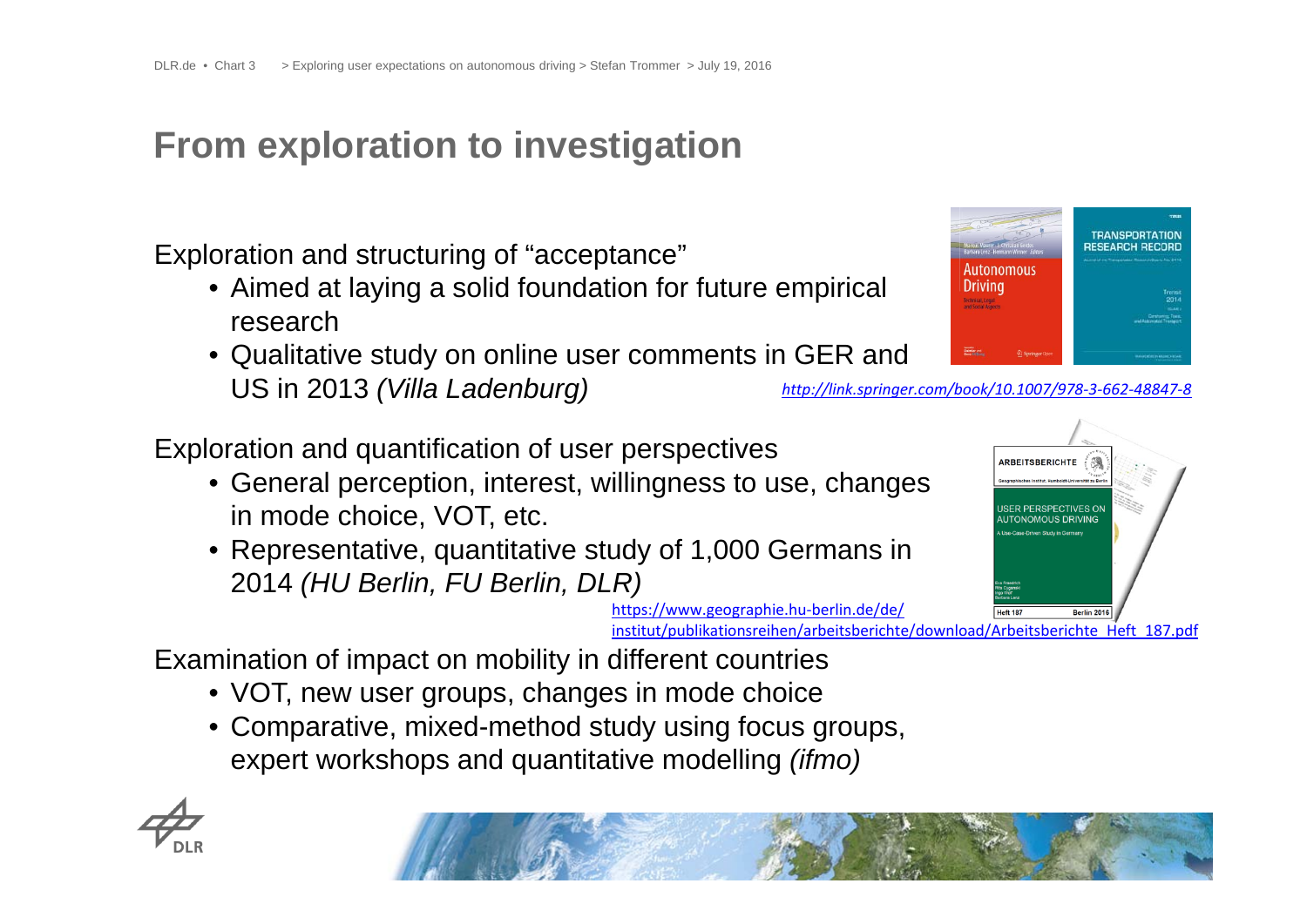### **"Impact of automation technologies on mobility"** Project overview

Analysis of the impact of automation on mobility behaviour

- Investigate intended use and influencing factors of user acceptance
- Develop scenarios of automation for 2035
- Derive changes in modal split and vehicle miles travelled (VMT)

Focus

- automation levels 4 & 5 (SAE):
- private passenger transport
- three countries: USA, China, Germany

Partners: Stanford University & Tongji University (Shanghai, China)



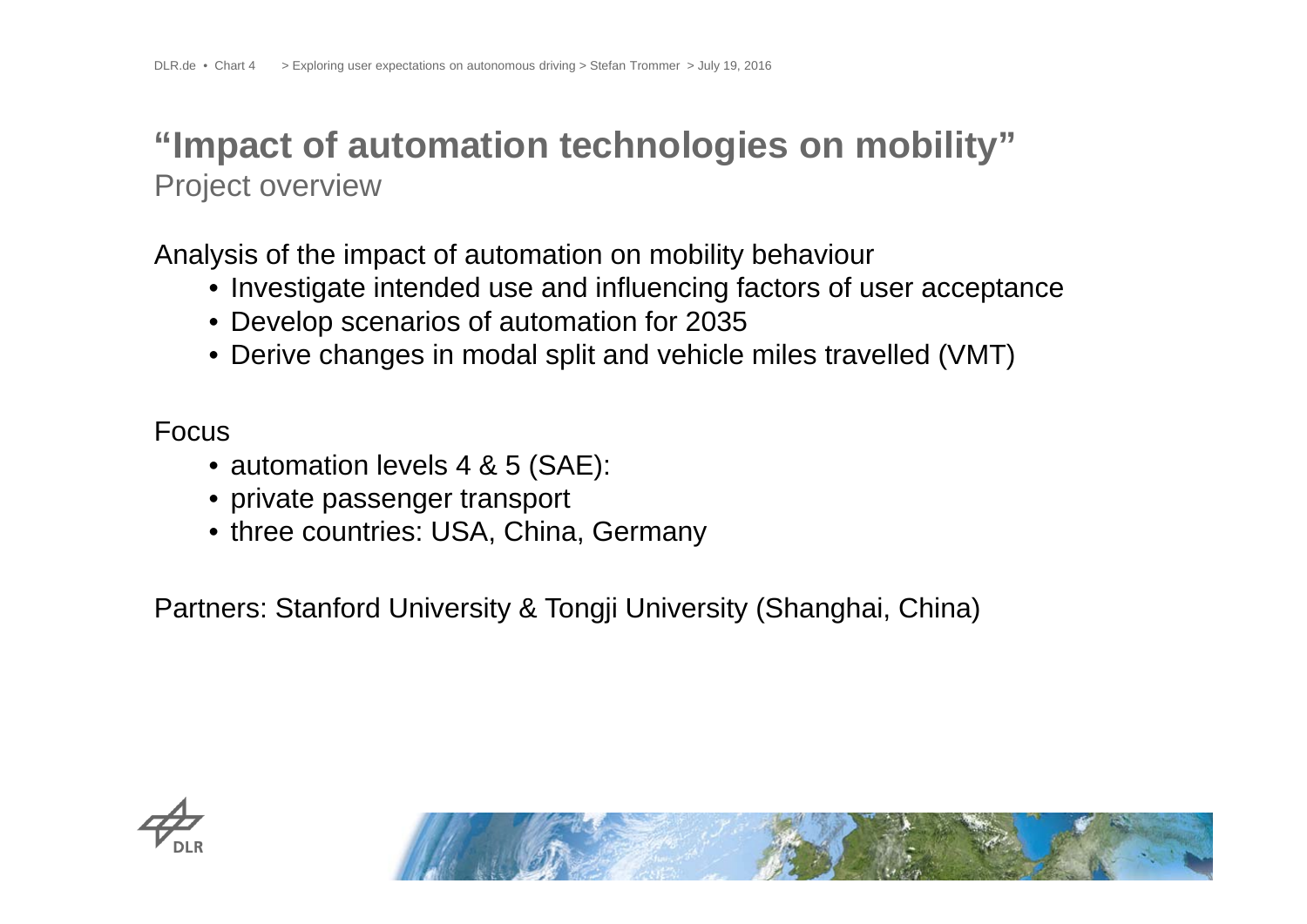#### **Mix of qualitative and quantitative methods**



**Impact of automation on mobility behavior**



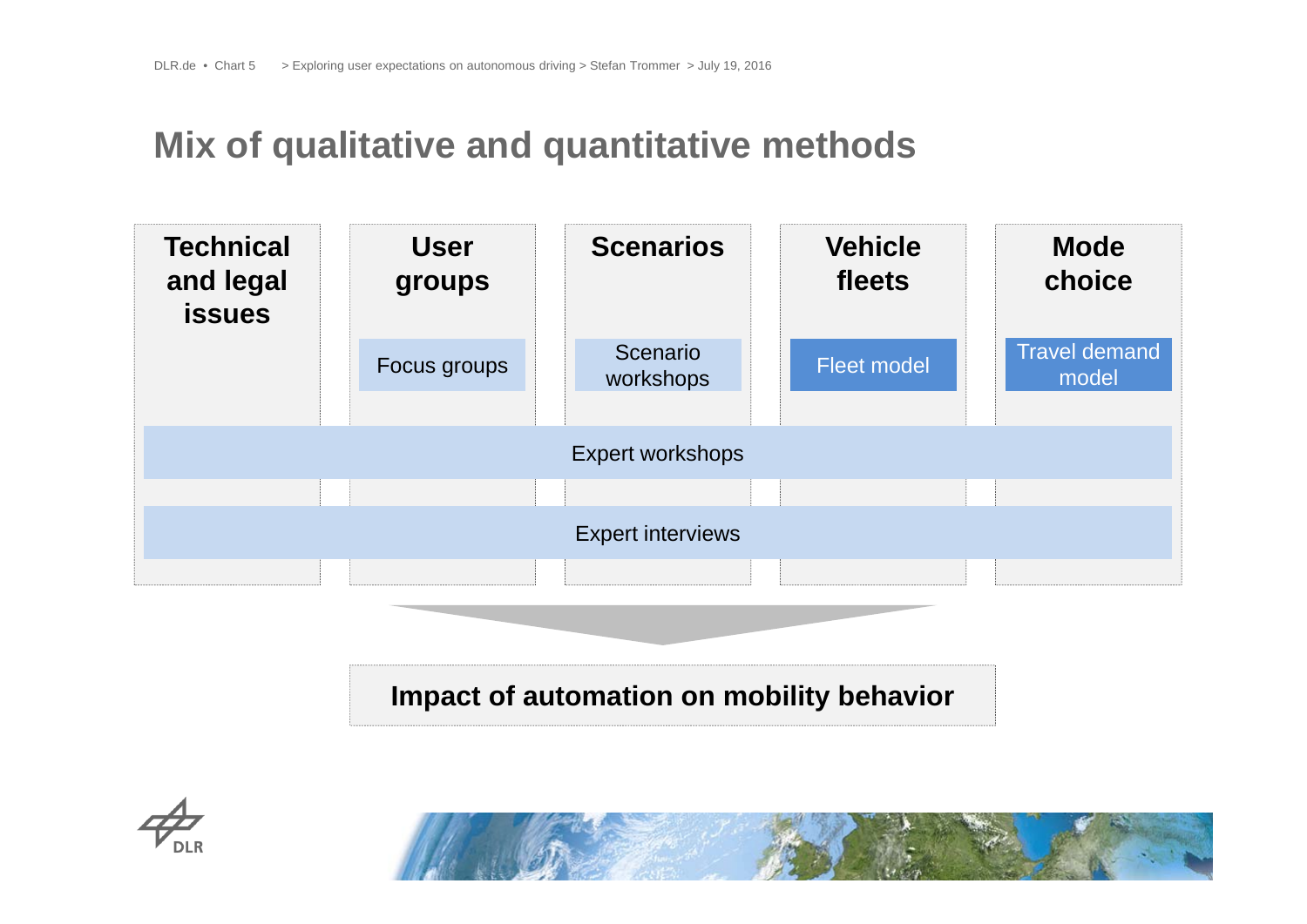### **Expert workshops and interviews**

Discuss aspects of autonomous technologies with experts in their field covering the following aspects:

- Technology challenges and necessary infrastructure developments (e.g. maturity of technologies, roadmaps and role of V2X infrastructure)
- Legal aspects (legal and liability aspects and expected timeframe for legalization of level 4 & 5 systems)
- From early adopters to mass market (e.g. user segments, roll out strategies and market adoption)
- Impact of automated driving systems on the transport system (mode choice, VMT and AVoD systems)

Three workshops during Spring 2015 in San Francisco, Shanghai and Berlin







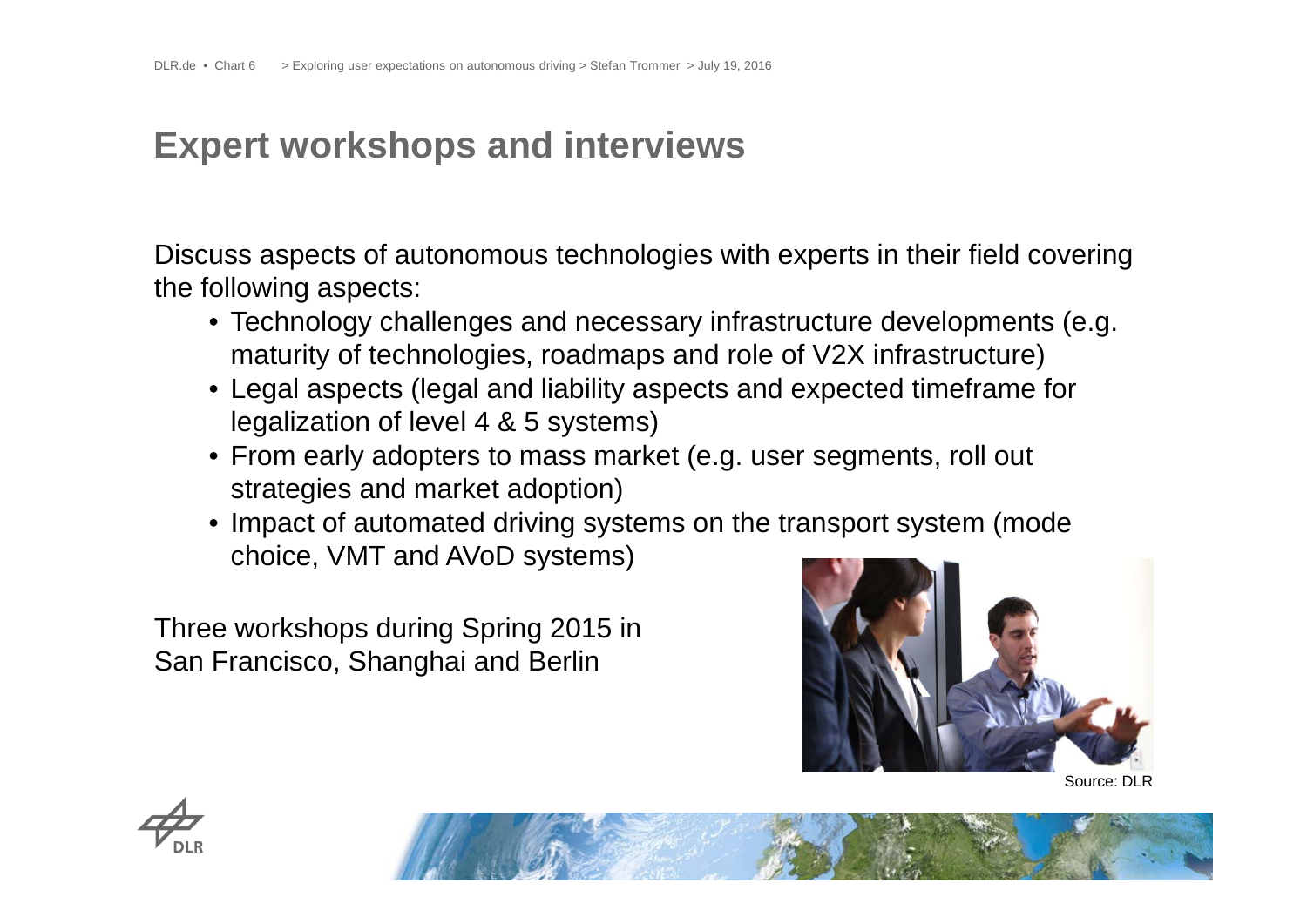# **Focus groups**

Objective:

- Analyze drivers and barriers to use AVs
- Potential application of AVs
- Potential changes in mobility behavior

Content and implementation:

- Three user groups (mobility impaired, urban and rural dwellers)
- Block 1 (40 min) "daily mobility"
	- mobility requirements, mode choice, role of the car within the household)
- Block 2 (60 min) "Autonomous driving"
	- Knowledge, expectations, associations
	- Potential use cases of autonomous driving
- 3 x 3 focus groups during Spring and Summer 2015 in San Francisco, Shanghai and Berlin







Source: rinspeed.com



Source: thecarconnection.com

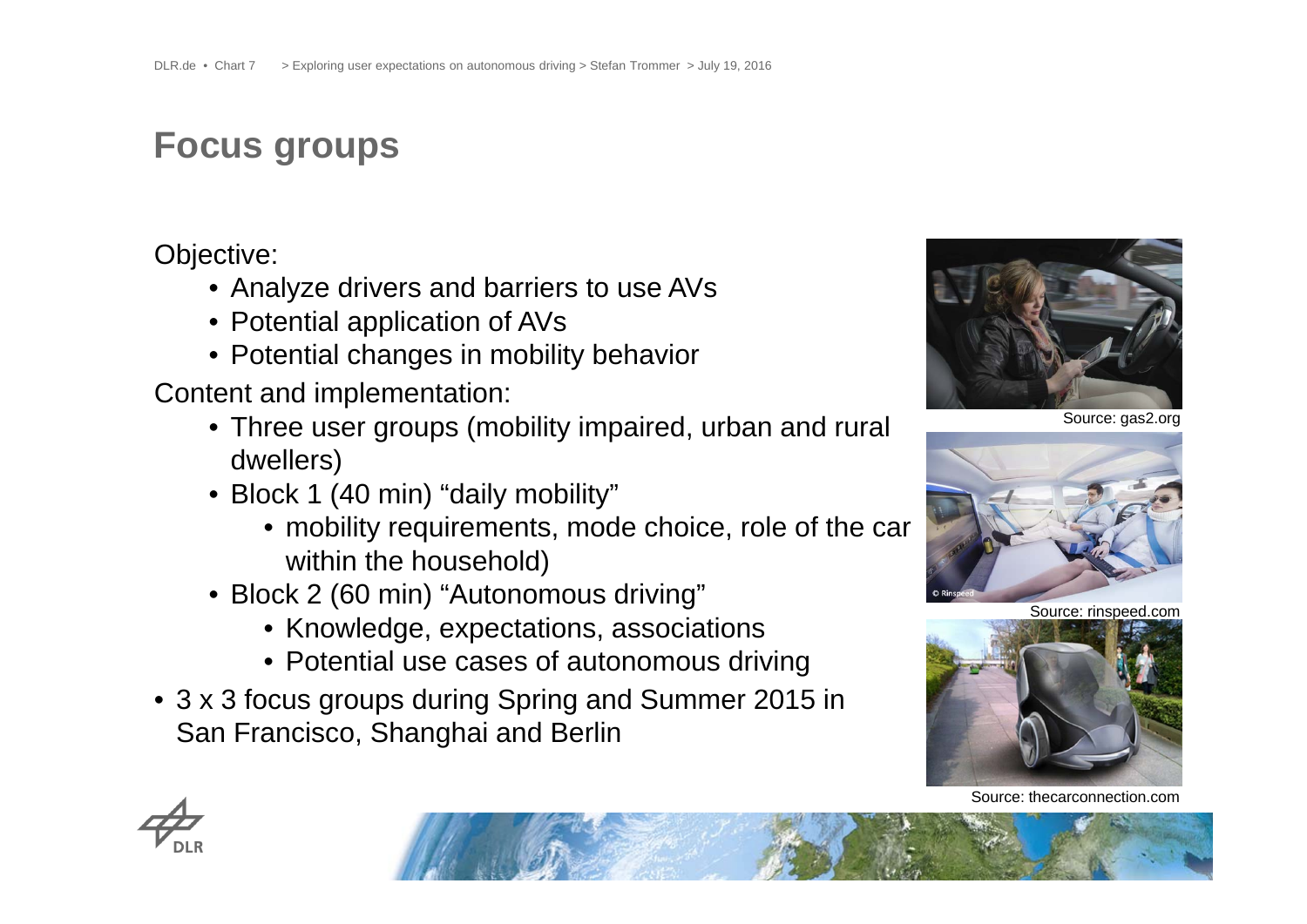#### **Intended use and benefit of autonomous vehicles**



Source: DLR



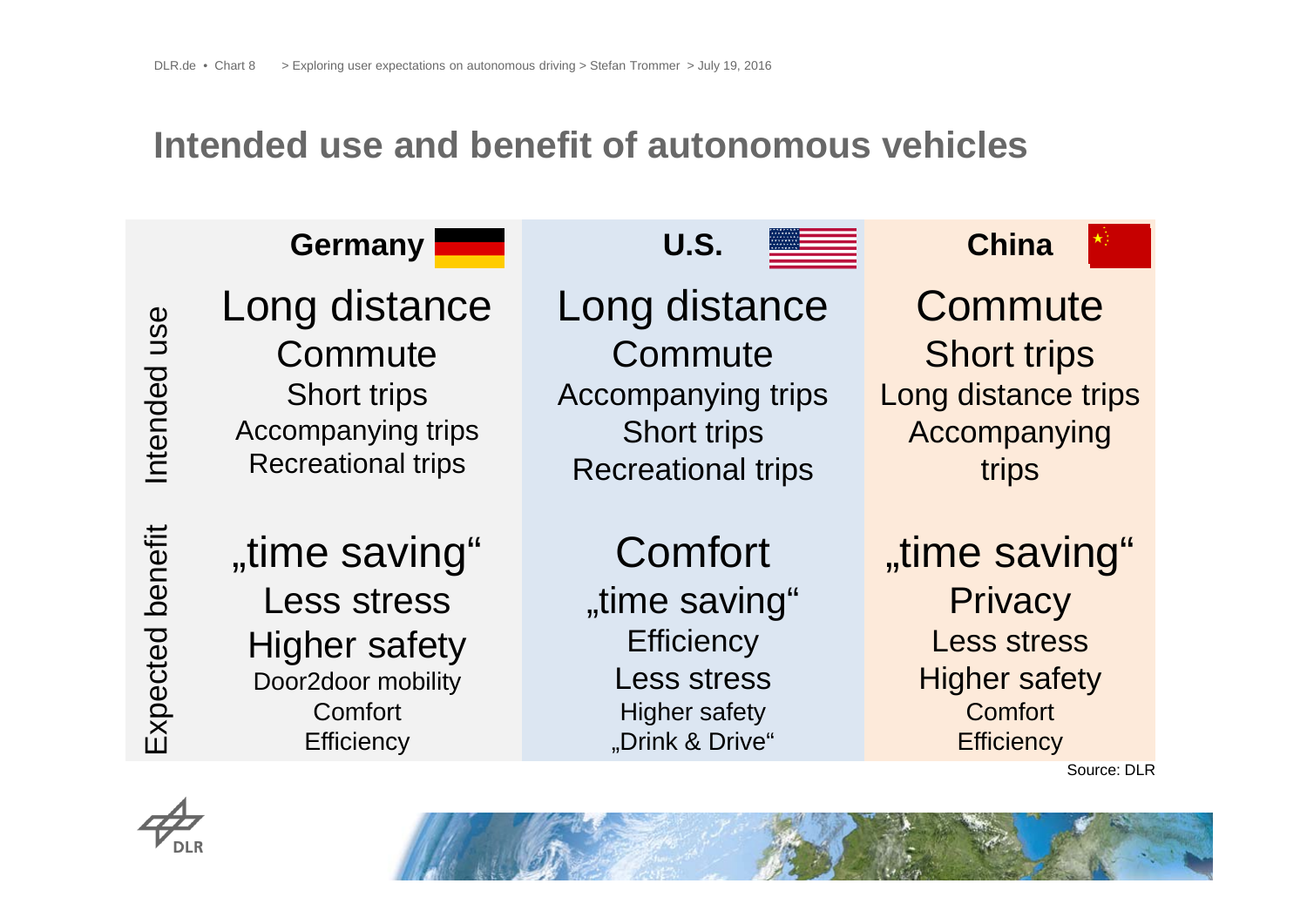#### **Concerns connected to the use of AVs**

**Germany U.S. China** Loss of driving pleasure Risk of malfunctionLoss of control Data security/ cybersecurity More carsHigher costs "Speed Limit" Risk of malfunction Loss of control Higher costs Loss of driving pleasure "Speed Limit" Data security/ cybersecurity More carsHigher costs Loss of control Loss of driving pleasure Risk of malfunction

Source: DLR



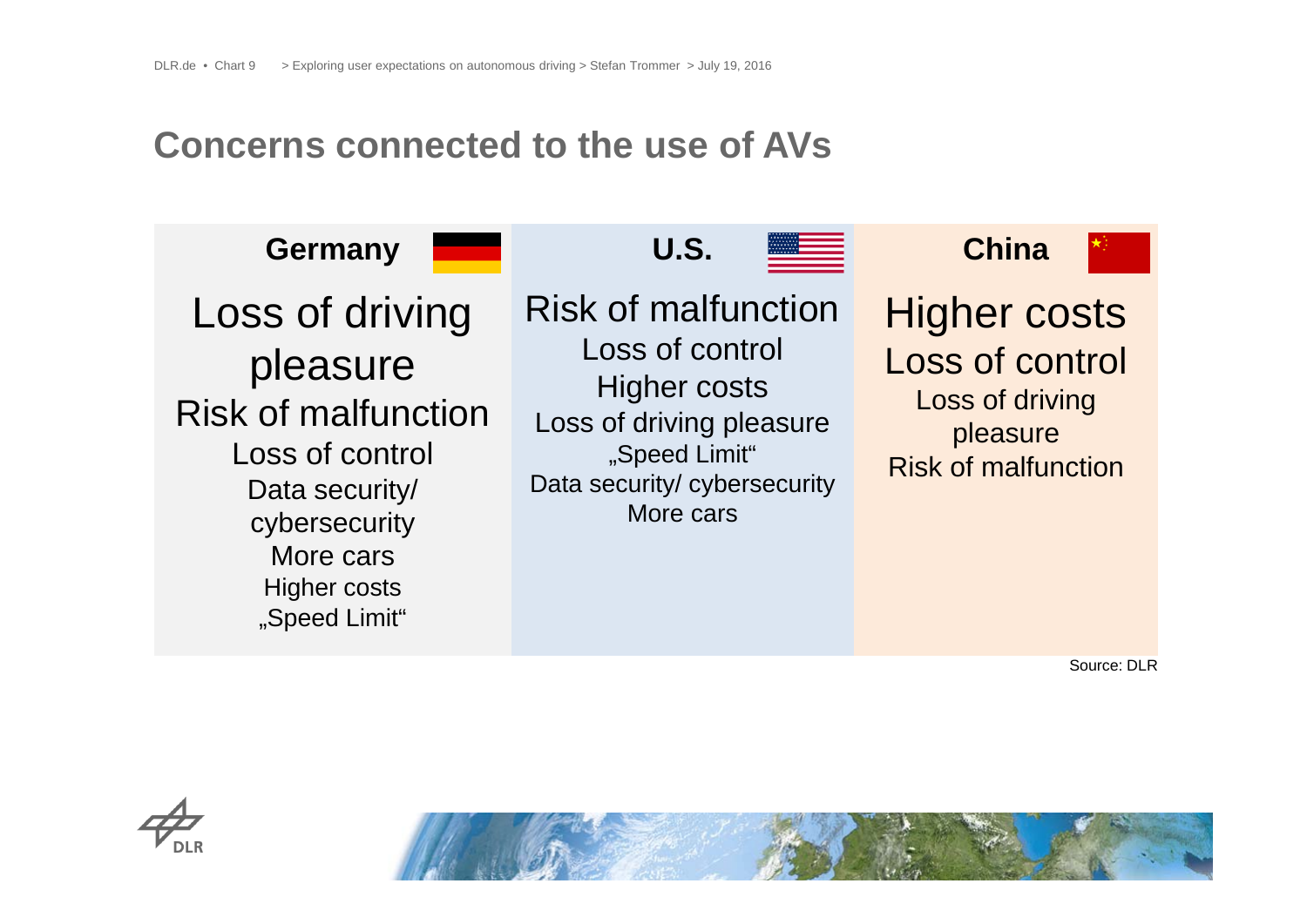## **Résumé and outlook**

Focus groups allowed to evaluate benefits and potential use of AVs for different user groups within different countries.

Qualitative approach was key for discussion of potential changes in mobility behavior:

- Knowledge about AVs within the focus group was very limited
- Discussion allowed to generate a mutual understanding
- Understanding is prerequisite to evaluate potential utilization of AVs

Difficulties:

• Methods had to be adapted for China – less discussion more monologues

Results were used to evaluate and adapt assumptions used in transport modelling to analyze the impact of AVs on mobility behavior in the U.S. and GER  $\rightarrow$  Tonight's poster session: Poster 18